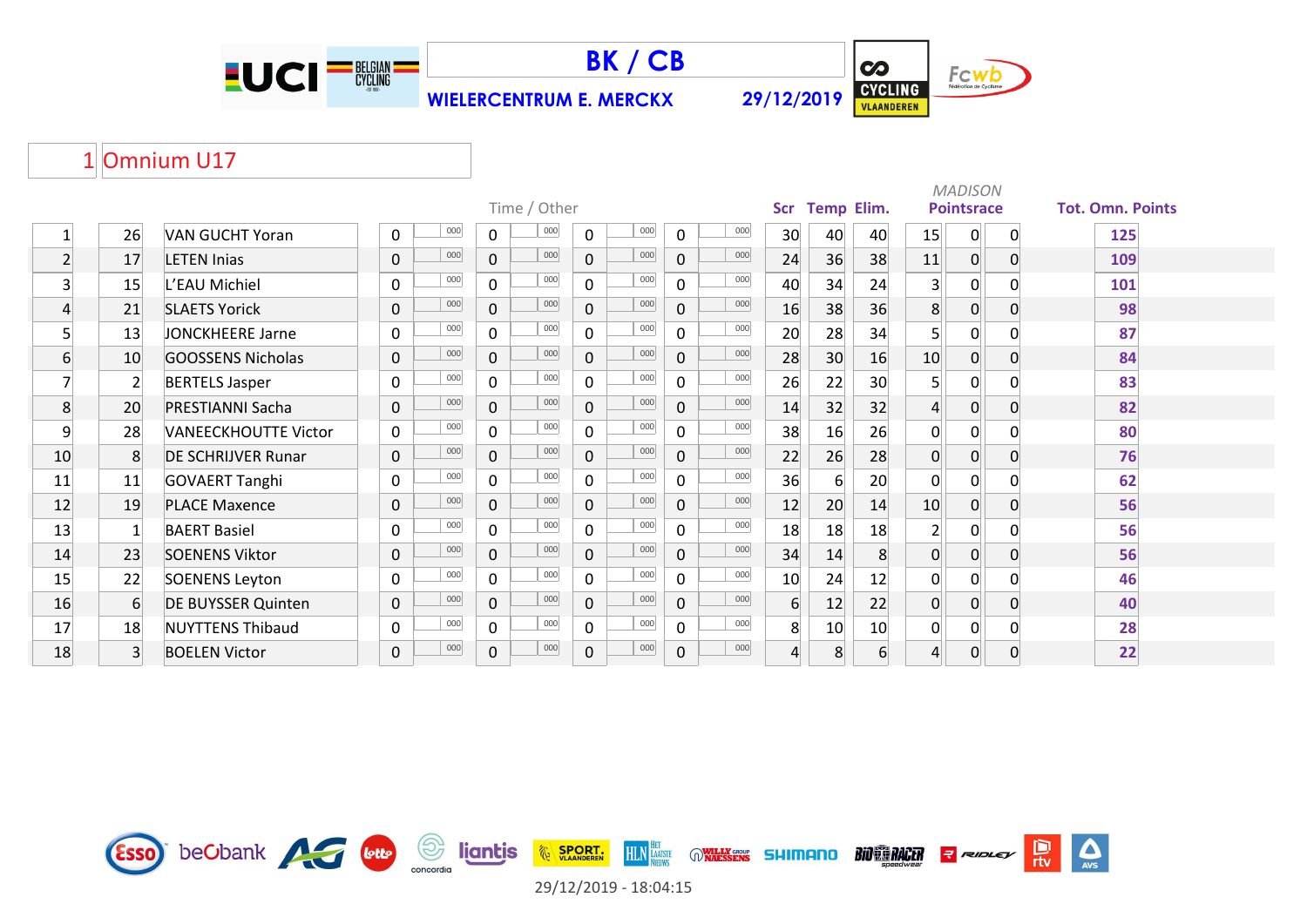



 $\overline{\mathbf{c}}$ Fcwb CYCLING

 $\sum_{r \text{tv}}$ 

 $\sum_{\text{AVS}}$ 

## 2 Omnium U19

|                |    |                             |                |     |                |              |              |     |              |     |                |                   |    |                | <b>MADISON</b>    |             |                         |  |
|----------------|----|-----------------------------|----------------|-----|----------------|--------------|--------------|-----|--------------|-----|----------------|-------------------|----|----------------|-------------------|-------------|-------------------------|--|
|                |    |                             |                |     |                | Time / Other |              |     |              |     | <b>Scr</b>     | <b>Temp Elim.</b> |    |                | <b>Pointsrace</b> |             | <b>Tot. Omn. Points</b> |  |
|                | 48 | VANDENBRANDEN Noah          | 0              | 000 | $\mathbf{0}$   | 000          | $\mathbf{0}$ | 000 | $\mathbf 0$  | 000 | 38             | 40                | 38 | 29             | 0                 | $\mathbf 0$ | 145                     |  |
| $\overline{2}$ | 42 | <b>POLLEFLIET Gianluca</b>  | $\mathbf 0$    | 000 | $\mathbf 0$    | 000          | $\Omega$     | 000 | $\Omega$     | 000 | 40             | 38                | 40 | 16             | 0                 |             | 134                     |  |
| $\overline{3}$ | 36 | <b>DETALLE Noah</b>         | 0              | 000 | 0              | 000          | $\Omega$     | 000 | $\Omega$     | 000 | 34             | 36                | 34 | 5 <sup>1</sup> | 0                 |             | 109                     |  |
| 4              | 47 | VAN RILLAERT Dayan          | $\mathbf 0$    | 000 | $\overline{0}$ | 000          | $\mathbf 0$  | 000 | $\mathbf 0$  | 000 | 36             | 30 <sup>°</sup>   | 36 | 2 <sup>1</sup> | $\overline{0}$    |             | 104                     |  |
| 5              | 32 | <b>BERNARD Thibaut</b>      | $\mathbf 0$    | 000 | $\mathsf{O}$   | 000          | $\mathbf{0}$ | 000 | $\mathbf 0$  | 000 | 22             | 34                | 30 | 14             | $\overline{0}$    |             | 100                     |  |
| $6 \mid$       | 37 | <b>DEWULF Wannes</b>        | $\overline{0}$ | 000 | $\mathbf 0$    | 000          | $\Omega$     | 000 | $\mathbf 0$  | 000 | 32             | 32                | 16 | 15             | $\overline{0}$    |             | 95                      |  |
|                | 35 | <b>DEDEURWAERDERE Brice</b> | $\mathbf 0$    | 000 | $\Omega$       | 000          | $\Omega$     | 000 | $\Omega$     | 000 | 24             | 18                | 12 | 10             | 20                |             | 84                      |  |
| 8              | 43 | <b>RAES Renzo</b>           | $\mathbf 0$    | 000 | $\Omega$       | 000          | $\Omega$     | 000 | $\Omega$     | 000 | 30             | 28                | 24 | $\Omega$       | $\overline{0}$    |             | 82                      |  |
| 9              | 31 | <b>BEIRLAEN Jakov</b>       | 0              | 000 | 0              | 000          | $\Omega$     | 000 | $\Omega$     | 000 | 26             | 22                | 28 |                | 0                 |             | 77                      |  |
| 10             | 45 | <b>SOENENS Ayton</b>        | 0              | 000 | 0              | 000          | $\mathbf{0}$ | 000 | $\mathbf{0}$ | 000 | 20             | 20                | 26 | $\overline{4}$ | $\overline{0}$    |             | 70                      |  |
| 11             | 41 | MEERSMAN Jari               | 0              | 000 | $\mathbf{0}$   | 000          | $\mathbf{0}$ | 000 | $\mathbf{0}$ | 000 | 14             | 16                | 32 | $\mathbf{2}$   | $\overline{0}$    |             | 64                      |  |
| 12             | 39 | <b>KINT Sander</b>          | 0              | 000 | 0              | 000          | $\mathbf 0$  | 000 | $\mathbf 0$  | 000 | 18             | 24                | 20 | $\Omega$       | $\overline{0}$    |             | 62                      |  |
| 13             | 46 | <b>VAN GILS Yannick</b>     | 0              | 000 | $\Omega$       | 000          | $\Omega$     | 000 | $\mathbf{0}$ | 000 | 6              | 26                | 10 | $\Omega$       | 0                 |             | 42                      |  |
| 14             | 33 | <b>BERTELS Lennert</b>      | 0              | 000 | $\mathbf 0$    | 000          | $\Omega$     | 000 | $\mathbf{0}$ | 000 | 8 <sup>1</sup> | 14                | 18 |                | $\overline{0}$    |             | 41                      |  |
| 15             | 44 | <b>SCLACMENDER Mathias</b>  | 0              | 000 | 0              | 000          | $\Omega$     | 000 | $\mathbf{0}$ | 000 | 10             | 10 <sup>°</sup>   | 14 | $\overline{0}$ | 0                 |             | 34                      |  |
| 16             | 34 | <b>DECEUNINCK Andreas</b>   | $\mathbf 0$    | 000 | $\mathbf 0$    | 000          | $\mathbf 0$  | 000 | $\mathbf 0$  | 000 | 12             | 8 <sup>1</sup>    | 22 | $\overline{0}$ | 0 <sup>1</sup>    | $-120$      | $-78$                   |  |

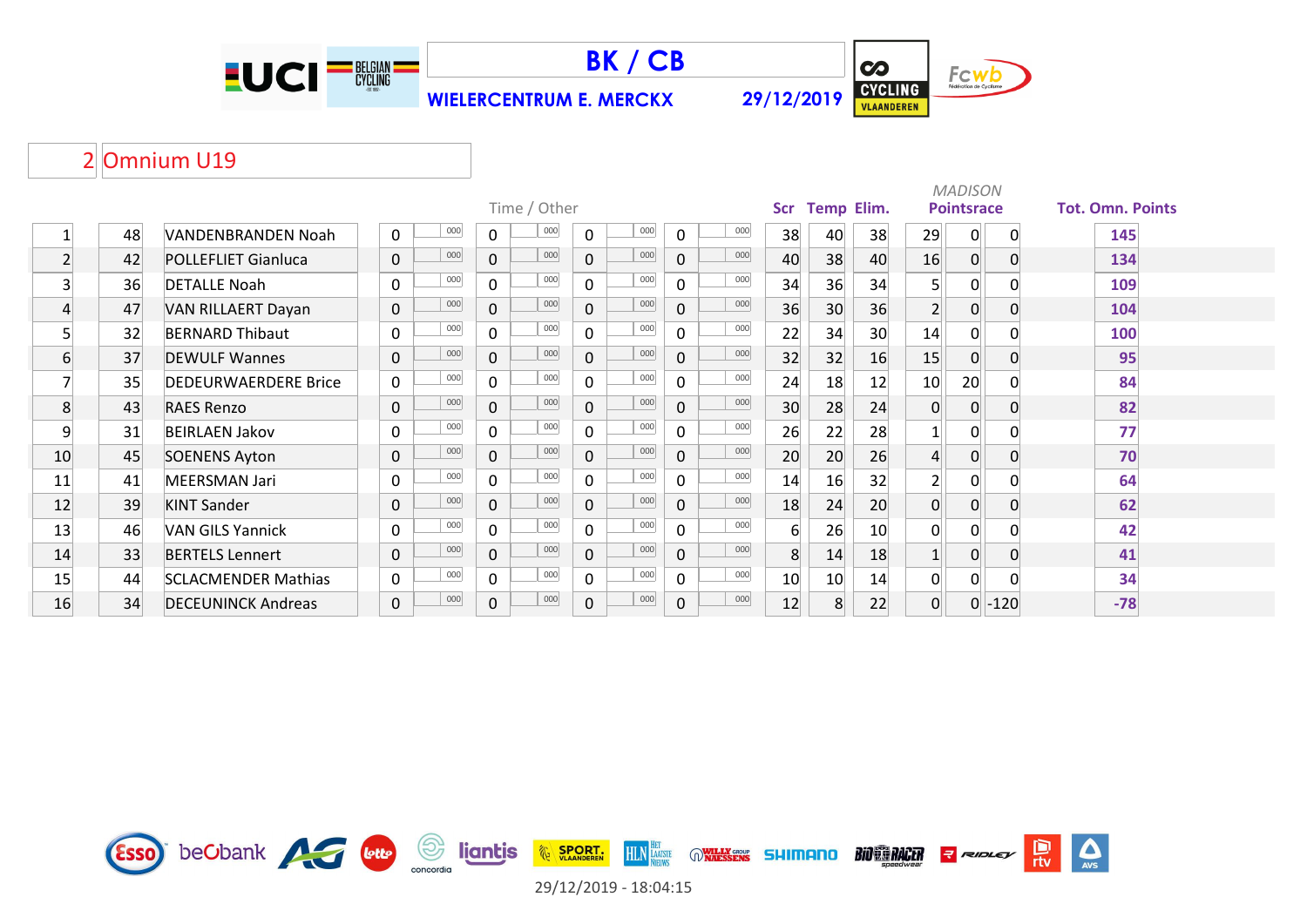





## 3 Scratch DJ

|                         |              |                         | Time / Other |     |              |     |                |     |              |     |    |                     |             | <b>MADISON</b><br><b>Pointsrace</b> |                |                | <b>Tot. Omn. Points</b> |  |
|-------------------------|--------------|-------------------------|--------------|-----|--------------|-----|----------------|-----|--------------|-----|----|---------------------|-------------|-------------------------------------|----------------|----------------|-------------------------|--|
|                         | 54           | <b>PUYPE Laura</b>      | $\mathbf 0$  | 000 | 0            | 000 | 0              | 000 | $\Omega$     | 000 | 40 | Scr Temp Elim.<br>0 | 0           | 0                                   | 0              | $\Omega$       | 40                      |  |
| $\overline{2}$          | 52           | LINTHOUDT Jade          | $\pmb{0}$    | 000 | $\mathbf 0$  | 000 | $\mathbf 0$    | 000 | $\Omega$     | 000 | 38 | $\overline{0}$      | $\mathbf 0$ | $\overline{0}$                      | $\overline{0}$ | $\Omega$       | 38                      |  |
| $\overline{\mathbf{3}}$ | 51           | JOORIS Febe             | $\mathbf 0$  | 000 | 0            | 000 | $\mathbf 0$    | 000 | $\mathbf{0}$ | 000 | 36 | 0                   | 0           | 0                                   | $\overline{0}$ |                | 36                      |  |
| 4                       | 55           | <b>ROTTIERS Margot</b>  | $\pmb{0}$    | 000 | $\mathbf 0$  | 000 | $\overline{0}$ | 000 | $\mathbf{0}$ | 000 | 34 | 0                   | 0           | 0                                   | 0              | $\Omega$       | 34                      |  |
| 5                       | 53           | NICOLAES Julie          | $\pmb{0}$    | 000 | $\mathbf 0$  | 000 | 0              | 000 | 0            | 000 | 32 | 0                   | $\mathbf 0$ | 0                                   | 0              | $\overline{0}$ | 32                      |  |
|                         | Time / Other |                         |              |     |              |     |                |     |              |     |    | Scr Temp Elim.      |             | <b>MADISON</b><br><b>Pointsrace</b> |                |                | <b>Tot. Omn. Points</b> |  |
|                         | 62           | DE CLERCQ Katrijn       | $\mathbf 0$  | 000 | 0            | 000 | $\mathbf{0}$   | 000 | $\mathbf{0}$ | 000 | 40 | 0                   | 0           | $\overline{0}$                      | $\Omega$       | $\Omega$       | 40                      |  |
| 2 <sup>1</sup>          | 69           | <b>VANHOVE Marith</b>   | $\mathbf 0$  | 000 | $\mathbf 0$  | 000 | $\mathbf 0$    | 000 | $\Omega$     | 000 | 38 | $\overline{0}$      | $\mathbf 0$ | 0                                   | $\overline{0}$ | $\overline{0}$ | 38                      |  |
| $\mathbf{3}$            | 65           | <b>MAES Sara</b>        | $\mathbf 0$  | 000 | $\mathbf 0$  | 000 | $\Omega$       | 000 | $\Omega$     | 000 | 36 | $\Omega$            | 0           | 0                                   | 0              | $\Omega$       | 36                      |  |
| 4                       | 66           | VAN CONINCKXLOEY Jolien | $\pmb{0}$    | 000 | $\mathbf 0$  | 000 | $\mathbf{0}$   | 000 | $\mathbf 0$  | 000 | 34 | 0                   | $\mathbf 0$ | 0                                   | $\overline{0}$ | $\overline{0}$ | 34                      |  |
| 5                       | 64           | <b>KEMPS Stephanie</b>  | $\mathbf 0$  | 000 | $\mathsf{O}$ | 000 | $\mathsf{O}$   | 000 | $\mathbf 0$  | 000 | 32 | $\Omega$            | 0           | $\Omega$                            | $\Omega$       |                | 32                      |  |
| 6                       | 63           | <b>JONCKERS Océane</b>  | $\pmb{0}$    | 000 | $\mathbf 0$  | 000 | $\mathbf 0$    | 000 | $\mathbf 0$  | 000 | 30 | 0                   | $\mathbf 0$ | 0                                   | $\Omega$       | $\Omega$       | 30                      |  |
|                         | 67           | VAN DE PAAR Ines        | $\mathbf 0$  | 000 | $\mathbf 0$  | 000 | 0              | 000 | $\Omega$     | 000 | 28 | $\Omega$            | $\Omega$    | $\Omega$                            | $\Omega$       |                | 28                      |  |
| 8                       | 61           | <b>AERTS Kato</b>       | $\pmb{0}$    | 000 | $\mathbf 0$  | 000 | $\mathbf 0$    | 000 | $\mathbf{0}$ | 000 | 26 | $\Omega$            | 0           | 0                                   | $\overline{0}$ | $\Omega$       | 26                      |  |
| 9                       | 68           | <b>VANDEPUTTE Yenna</b> | $\pmb{0}$    | 000 | $\pmb{0}$    | 000 | $\mathsf 0$    | 000 | $\mathbf 0$  | 000 | 24 | 0                   | 0           | 0                                   | 0              | 0              | 24                      |  |